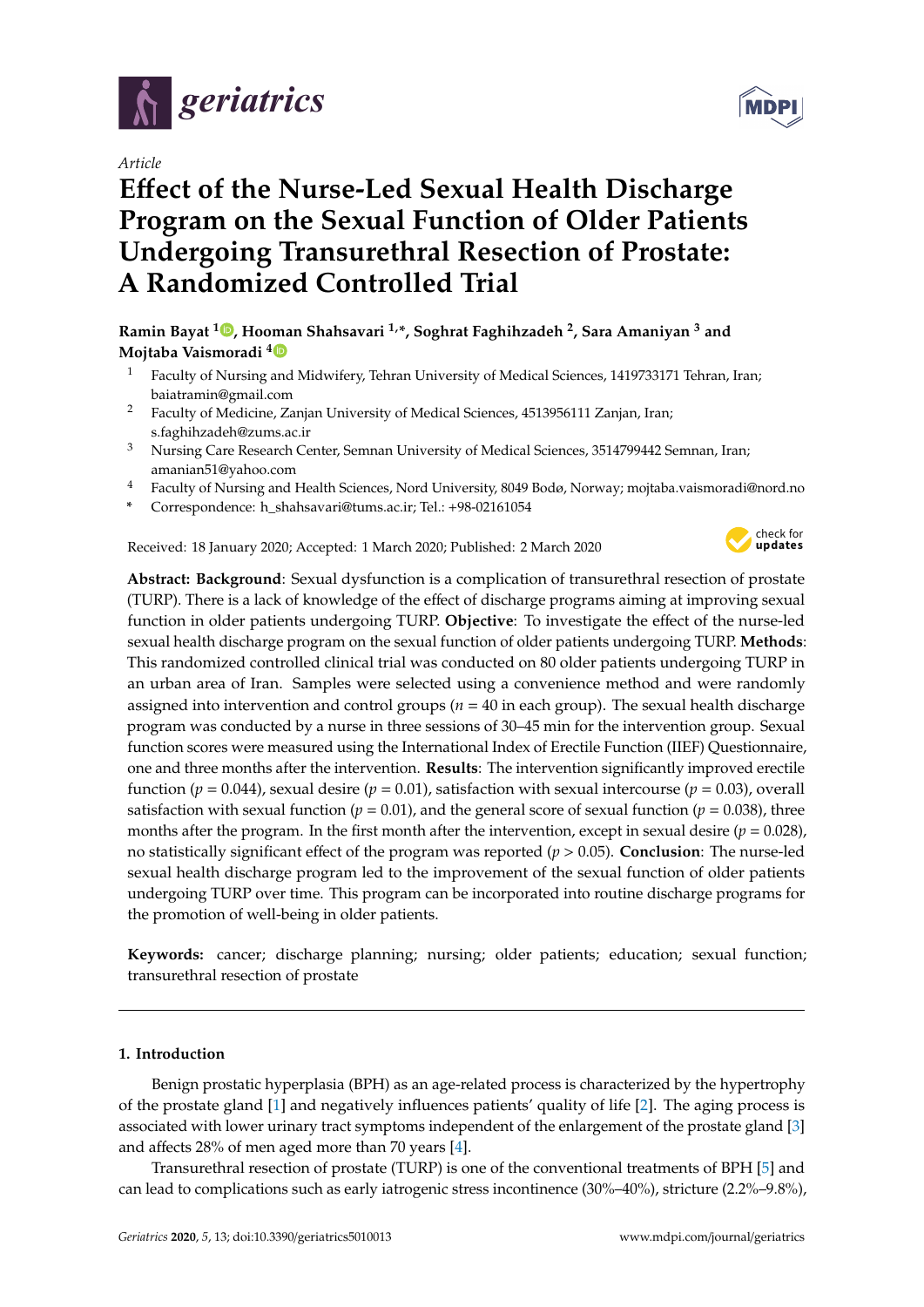erectile issues (3.4%–32%), and ejaculatory dysfunction (53%–75%) [\[6\]](#page-8-0). Additionally, patients often feel distress with regard to their sexual function and sexuality [\[7\]](#page-8-1). Therefore, management of their sexual dysfunction needs multi-dimensional programs consisting of physiological, psychological, and therapeutic interventions [8]. It has been shown that a 10-week group-based cognitive-behavioral program can improve the sexual function of patients after radical prostatectomy [\[9\]](#page-8-3). Additionally, continuous improvements in sexual outcomes after the use of the internet-based sexual counseling program in patients with prostate cancer have been reported [\[10\]](#page-8-4). process is associated with lower urinary tract symptoms independent of the enlargement of the  $p$  issues (3.4%-32%), and ejaculatory dysitinction (33%-73%)  $\mu$  is a partner with problem cancel have been reported  $\mu$ .

Planning for the discharge process and transnational care to home is an important task of healthcare professionals, especially nurses [\[11\]](#page-8-5). The discharge program should be started upon admission, continued to the discharge and follow up visits [\[12\]](#page-8-6), as well as should be specialized to each patient's needs [13]. The discharge planning program has positive effects on mental health [\[11\]](#page-8-5) and cardiovascular health [\[13\]](#page-8-7). It addition, it can reduce the readmission rate of patients to the hospital [\[14\]](#page-8-8). However, there is a lack of evidence surrounding the effect of the discharge program run by the nurse on sexual function among older patients with prostate disorders. Therefore, this study examined the effect of the nurse-led sexual health discharge program on the sexual function of older patients undergoing TURP. had function among other patients with problem disorders. Therefore, this staty examined

#### **2. Materials and Methods** older patients undergoing TURP. The sum of the set of the set of the set of the set of the set of the set of the set of the set of the set of the set of the set of the set of the set of the set of the set of the set of th

#### *2.1. Study Design*

This randomized controlled trial with one intervention group and one control group was conducted *2.1. Study Design* from June 2017 to April 2018. The study process was depicted using the CONSORT flow diagram (Figure [1\)](#page-1-0). conducted from  $\mathcal{L}$  to  $\mathcal{L}$  the study process was depicted using the CONSORT flows was depicted using the CONSORT flows was depicted using the CONSORT flows was depicted using the CONSORT flows was depicted using

<span id="page-1-0"></span>

Figure 1. The study process according to the CONSORT flow diagram.

Given a 15% chance of attrition rate,  $\alpha = 0.05$ , and a power of 0.80, the sample size was estimated 40 people in each group. Accordingly, 80 older patients undergoing TURP were selected using a convenience sampling method from the urological ward of a referral teaching hospital in an urban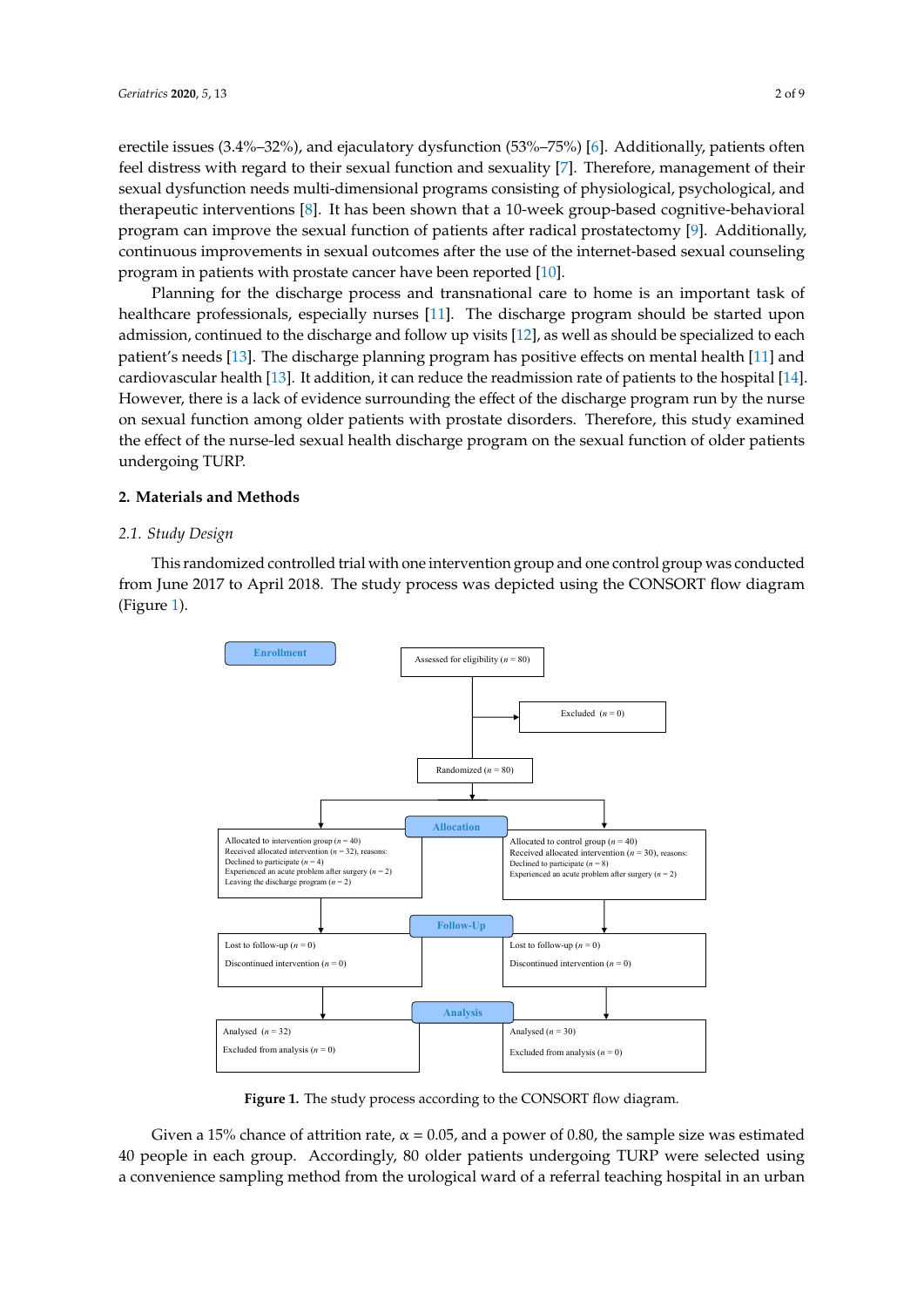area of Iran. They were randomly assigned to each group via a 4:4-block randomization method by a staff nurse who was unaware of the assignments through a system of sealed envelopes. Allocation codes were written on the separate pieces of paper, placed in sealed envelopes and in an opaque box. The envelopes were removed from the box to determine the patient's group by the staff nurse. After opening them, they were put back into the box. The sampling was continued until that the samples in both groups was accomplished. Identity of research hindered blinding of the subjects to the group assignments. However, the data analyst (SF) was unaware of the group assignments and the codes assigned to each group was disclosed after accomplishing data analysis.

### *2.2. Setting and Participants*

Inclusion criteria to recruit the participants were as follows: (i) older patients aged between 60 and 85 years; (ii) being married; (iii) no history of receiving sexual health education; (iv) no hypogonadism and neurological disorders such as multiple sclerosis and spinal cord injuries; (v) no history of the pelvic floor muscle surgery; (vi) no consumption of opioids, alcohol, anti-depressants, or anti-dementia drugs; (vii) no previous psychiatric disorder; and (viii) no history of coronary artery diseases, bypass graft surgery, and current atherosclerotic diseases. Unwillingness to participate in the study, not following up to the scheduled discharge program, and the experience of an acute health problem after surgery led to exclusion from the study.

## *2.3. Measures*

Data were collected using a demographic data form and the International Index of Erectile Function (IIEF) Questionnaire.

- $\circ$  The demographic data form for gathering data on the older patients' age, body mass index, education level, health insurance status, employment status, economic status, independence in the activities of daily living, and past medical history.
- $\circ$  The IIEF Questionnaire was developed and validated by Rosen in 1997. It is a self-report questionnaire of the male sexual function and consists of 15 questions with a 5-point Likert scale. The minimum and maximum scores were 15 and 75, respectively and a higher score indicated a better sexual performance. Severity of erectile dysfunction was classified as follows: 6–10 (severe), 11–16 (moderate), 17–21 (mild-to-moderate), 22–25 (mild), 26–30 (no dysfunction) [\[15\]](#page-8-9). More details on the number of items and relating scores were presented in Table [1.](#page-2-0)

| <b>Score Range</b> |                      |
|--------------------|----------------------|
|                    | <b>Maximum Score</b> |
| $0 - 5$            | 30                   |
| $0 - 5$            | 10                   |
| $1 - 5$            | 10                   |
| $0 - 5$            | 15                   |
| $1 - 5$            | 10                   |
|                    |                      |

<span id="page-2-0"></span>**Table 1.** Items and the scores of the International Index of Erectile Function (IIEF) Questionnaire.

#### *2.4. Validity and Reliability*

For content validity, the demographic data form and the IIEF questionnaire were given to 10 specialists of nursing, reproductive health, and urology to seek their opinions. For reliability using internal consistency, the Cronbach's alpha coefficient of the IIEF questionnaire was calculated and reported 0.97.

#### *2.5. Ethical Considerations*

Ethical permission was obtained from the ethics committee affiliated with university in which the second author (HS) worked (decree code: IR.TUMS.FNM.REC.1396.2300). The purpose and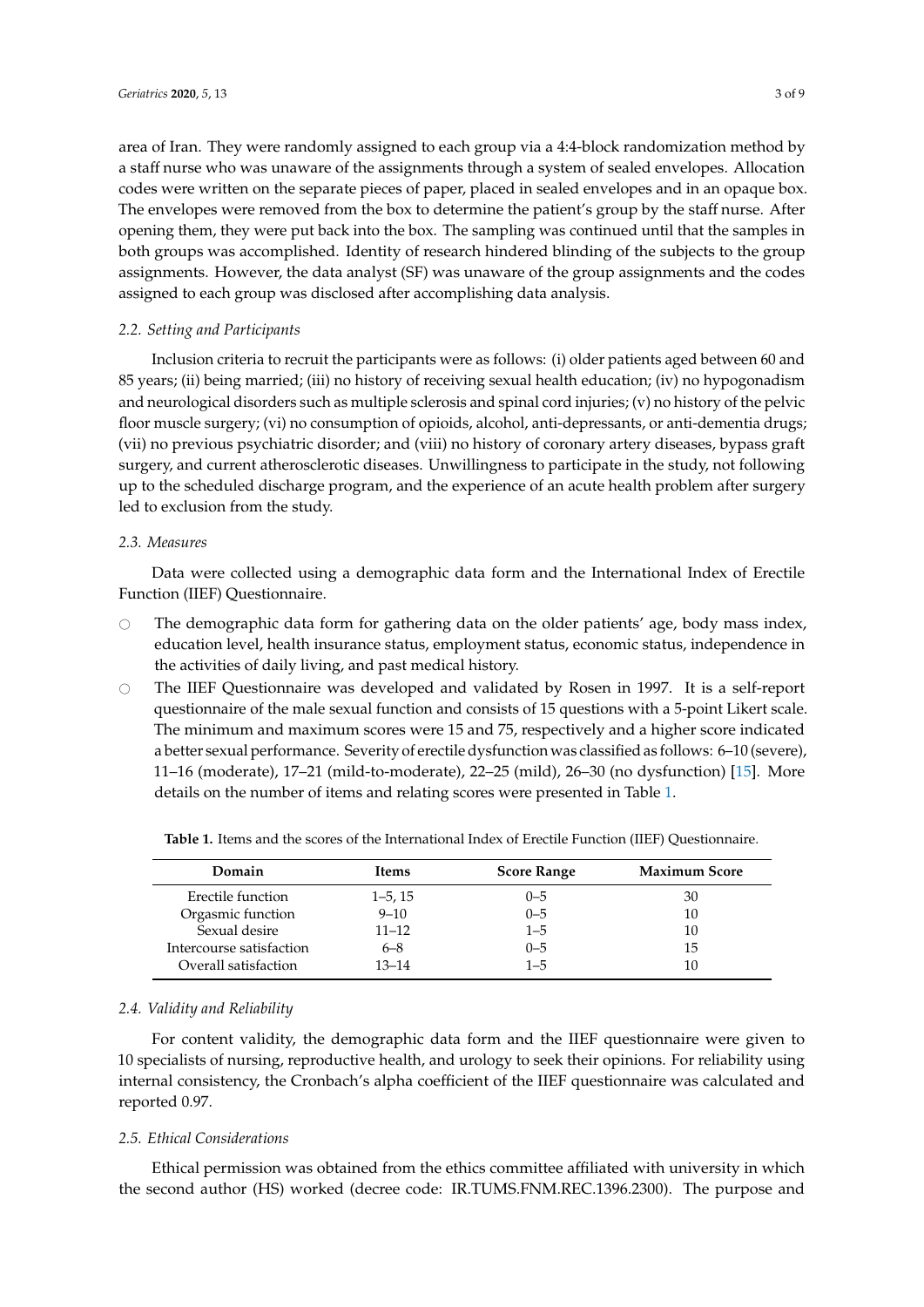method of the discharge program were explained to the participants before commencing the study, and they were asked to sign the written consent form, if they were willing to take part in the study. They were assured of the possibility of withdrawal from the study without any effect on the process of care. Additionally, the older patients' names remained confidential during the study and publication of findings. This clinical trial was registered on the website of registry of clinical trials under the code of IRCT20180917041052N1.

#### *2.6. Intervention*

The nurse-led sexual health discharge program was designed based on a thorough review of online literature and nursing textbooks  $[1,8]$  $[1,8]$ , as well as consultation with experts in the fields of cancer nursing and urology.

Before the intervention, a demographic data form was completed and the sexual function of the older patients in the intervention and control groups was measured using the IIEF questionnaire. Next, the program was conducted for the intervention group in the urology ward by the first researcher (RB) who was a staff nurse and had required education and training regarding the pedagogical approach of sexual function during three teaching sessions as follows:

- # *The first session*: Description of the anatomy and physiology of the urinary tract and prostate gland function, definition of BPH, causes, and clinical manifestations [\[1](#page-7-0)[,8\]](#page-8-2).
- # *The second session*: Diagnosis of BPH, explanation of TURP as a treatment modality of BPH, probable complications of TURP including pain, infection, bleeding, urinary incontinence, and sexual dysfunction [\[1,](#page-7-0)[16\]](#page-8-10).
- # *The third session*: Effect of fatigue on sexual function, the importance of managing urinary incontinence for improving sexual satisfaction, role of physical activity and exercise in the recovery of sexual performance, role of pelvic floor muscle exercises in the improvement of sexual function and activity through controlling urinary incontinence [\[8](#page-8-2)[,17](#page-8-11)[,18\]](#page-8-12).

The duration of each education session varied from 30 to 45 min. It was presented to the older patients individually from admission until discharge from the hospital, face to face in their rooms, and with the consideration of the older patients' sexual health level and past knowledge. Education was discontinued in the first hours after surgery and when they had pain, bleeding and anxiety. To ensure of the effectiveness of education and the older patients' learning, their questions were answered through holding discussions. In addition, educational materials were provided to the older patients via an educational booklet.

For followed up, the first researcher made telephone calls every two weeks to answer the patients' questions and monitor the implementation of the discharge program at home after discharge. In addition, the researcher's telephone number was given to the participants for necessary contacts.

The control group only received routine care consisting of brief education by staff nurses in the ward regarding discharge care. Sexual function in both groups was measured one and three months after discharge using the questionnaires.

#### *2.7. Data analysis*

Descriptive (frequency, percentage, mean and standard deviation) and inferential statistics (Fisher exact test, independent t-test, paired-t test, and ANOVA test) were used for data analysis. Simple linear regression was used to assess differences in sexual function between the groups before, one month and three months after the intervention. To investigate the effect of time trends, intervention, and interactions between time and groups, the repeated measures of analyses of variance were used. All statistical analyses were performed using the SPSS software version 16 for Windows (SPSS Inc., Chicago, IL, USA) and p value less than 0.05 was considered statistically significant.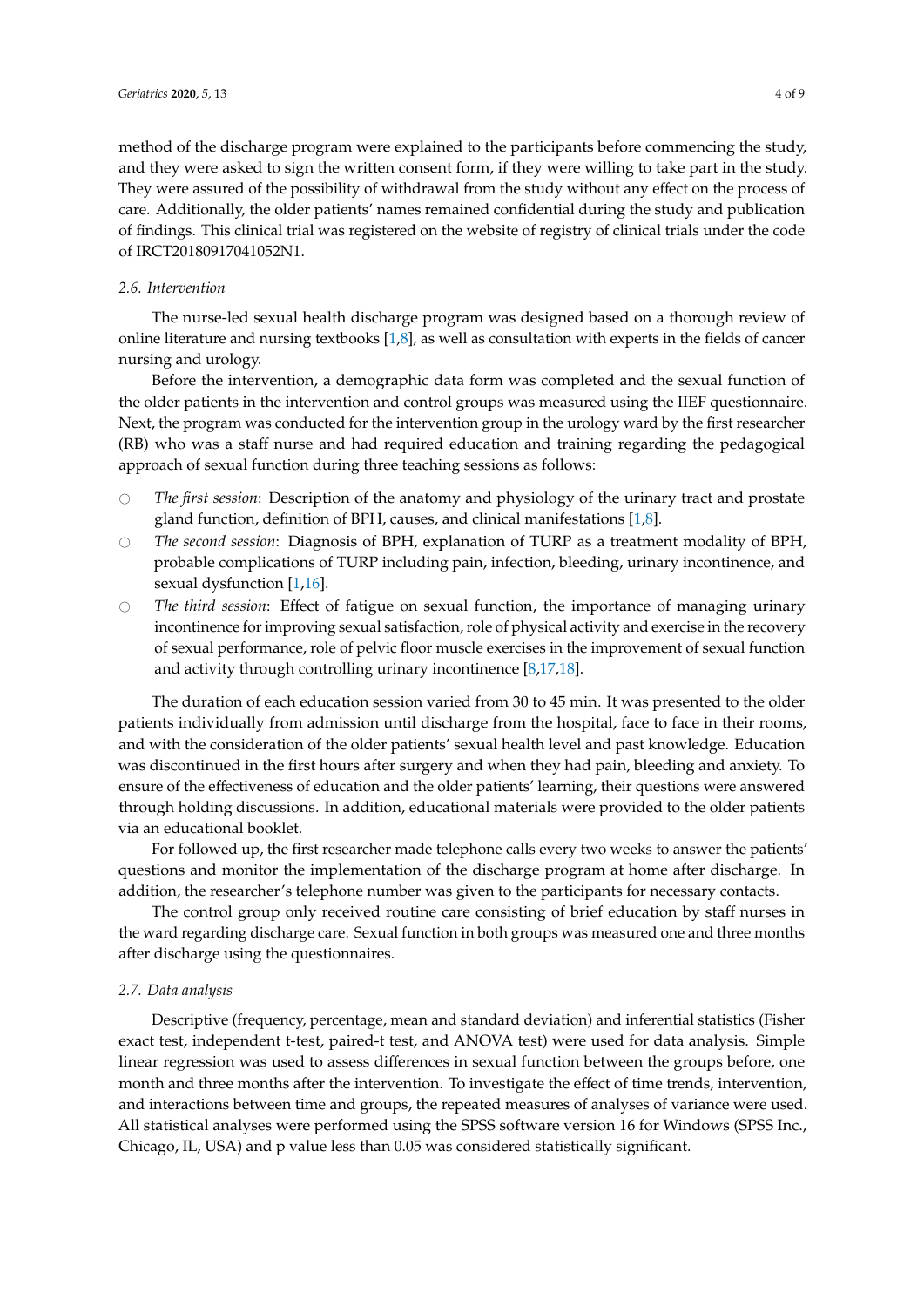## **3. Results**

The mean age of the older patients in the intervention and control groups was  $64.13 \pm 6.23$  and  $67.27 \pm 6.80$ , respectively. The groups were homogenous in terms of age, body mass index, occupation status, health insurance, economic status, independence in the activity of daily living, history of hypertension, diabetes mellitus, heart failure, smoking, use of drugs for BPH and chronic obstructive pulmonary disease (COPD) (*p* > 0.05). However, there was a statistically significant difference between the groups in the education level  $(p = 0.018)$  (Table [2\)](#page-4-0).

<span id="page-4-0"></span>

|                               | Mean $\pm$ Standard Deviation                                 |                                   |                                     |                                   | <b>Statistical</b>                         |                                          |
|-------------------------------|---------------------------------------------------------------|-----------------------------------|-------------------------------------|-----------------------------------|--------------------------------------------|------------------------------------------|
| Variable                      |                                                               | <b>Intervention Group</b>         |                                     | <b>Control Group</b>              |                                            | Analysis/ p-Value                        |
| Age (year)                    |                                                               | $6.23 \pm 64.13$                  |                                     | $6.80 \pm 67.27$                  |                                            | $Df = 60$<br>$t = -1.897$<br>$p = 0.063$ |
| Body mass index               |                                                               | $3.22 \pm 24.5$                   |                                     | $2.71 \pm 24.28$                  |                                            | $p = 0.529$                              |
|                               |                                                               |                                   | <b>Intervention</b> group           | Control group                     |                                            |                                          |
|                               |                                                               | $\it n$                           | $\frac{0}{0}$                       | $\it n$                           | $\frac{0}{0}$                              |                                          |
| <b>Education level</b>        | Illiterate<br>Primary<br>Under diploma<br>Diploma<br>Academic | 5<br>7<br>7<br>12<br>$\mathbf{1}$ | 15.6<br>21.9<br>21.9<br>37.5<br>3.1 | 5<br>17<br>5<br>3<br>$\mathbf{0}$ | 16.7<br>56.6<br>16.7<br>10<br>$\mathbf{0}$ | $p = 0.018$                              |
| Employment<br><b>Status</b>   | Employee<br>Retired<br>Other                                  | 6<br>22<br>$\overline{4}$         | 18.8<br>68.7<br>12.5                | 5<br>19<br>6                      | 19.7<br>60.3<br>20                         | $p = 0.752$                              |
| Insurance                     | Yes<br>No                                                     | 32<br>$\overline{0}$              | 100<br>$\Omega$                     | 30<br>$\mathbf{0}$                | 100<br>$\theta$                            | $p = 0.99$                               |
| Supplementary<br>Insurance    | Yes<br>No                                                     | 32<br>$\Omega$                    | 100<br>$\Omega$                     | 28<br>2                           | 93.3<br>6.7                                | $p = 0.230$                              |
| Economic<br>status            | Good<br>Not good                                              | 31<br>$\mathbf{1}$                | 96.9<br>3.1                         | 29<br>1                           | 96.7<br>3.3                                | $p = 0.999$                              |
| Dependency in<br>daily living | Yes<br>No                                                     | 31<br>1                           | 96.9<br>3.1                         | 30<br>$\theta$                    | 100<br>$\theta$                            | $p = 0.999$                              |
| Hypertension                  | Yes<br>No                                                     | 9<br>23                           | 28.1<br>71.9                        | 6<br>24                           | 20<br>80                                   | $p = 0.558$                              |
| <b>Diabetes</b>               | Yes<br>N <sub>o</sub>                                         | 5<br>27                           | 15.6<br>84.4                        | 2<br>28                           | 6.7<br>93.3                                | $p = 0.427$                              |
| Heart failure                 | Yes<br>No                                                     | 3<br>29                           | 9.4<br>90.6                         | 2<br>28                           | 6.7<br>93.3                                | $p = 0.999$                              |
| Smoking habit                 | Yes<br>No                                                     | 5<br>27                           | 15.6<br>84.4                        | 3<br>27                           | 10<br>90                                   | $p = 0.709$                              |
| Drug use for<br><b>BPH</b>    | Yes<br>No                                                     | 20<br>12                          | 62.5<br>37.5                        | 14<br>16                          | 46.7<br>53.3                               | $p = 0.307$                              |
| Drug use for<br><b>COPD</b>   | Yes<br>No                                                     | $\theta$<br>32                    | $\mathbf{0}$<br>100                 | 2<br>28                           | 6.7<br>93.3                                | $p = 0.230$                              |

**Table 2.** Demographic characteristics of the older patients in the groups.

BPH: Benign prostatic hyperplasia; COPD: Chronic obstructive pulmonary disease.

Regarding the sexual function (Table [3\)](#page-5-0), the mean and standard deviation of sexual performance in the intervention and control groups before the intervention were  $45.12 \pm 22.21$  and  $44.03 \pm 24.34$ ,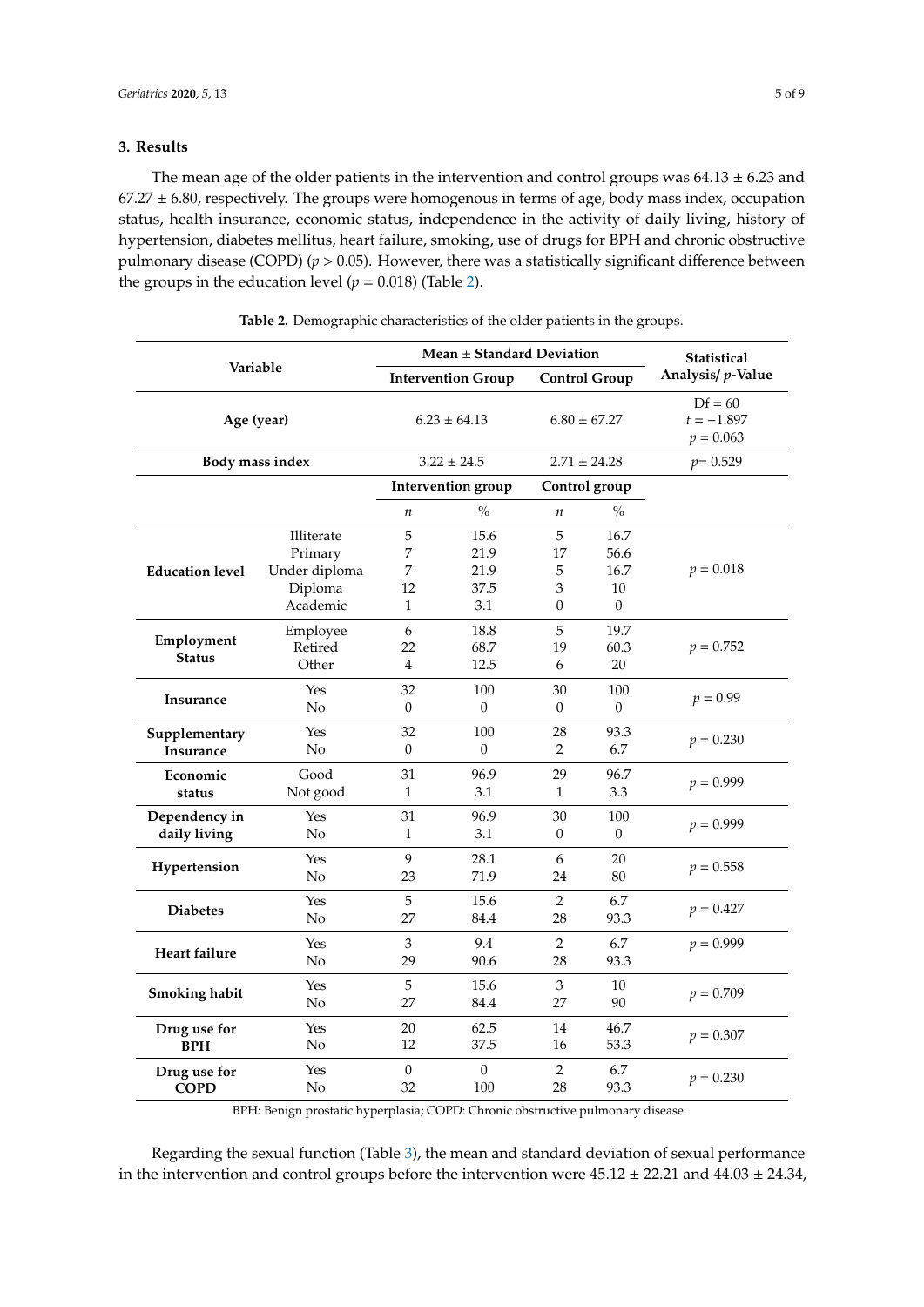respectively. There were no statistically significant differences between the groups in terms of sexual function categories and overall sexual function.

<span id="page-5-0"></span>

|                          | <b>Intervention Group</b> | <b>Control Group</b>                |                                         |
|--------------------------|---------------------------|-------------------------------------|-----------------------------------------|
| Domains                  | Before the intervention   | $p$ -Value                          |                                         |
|                          | Mean (standard deviation) | Mean (standard deviation)           |                                         |
| Erectile function        | 19.69 (10.38)             | 18.59 (10.92)                       | Intervention: 0.68<br>control: 0.61     |
| Orgasmic function        | 7.12(4.12)                | 6.83(4.46)                          | Intervention: 0.73<br>control: 0.71     |
| Sexual desire            | 5.16(2.05)                | 5.63(2.28)                          | Intervention: 0.31<br>control: 0.54     |
| Intercourse satisfaction | 7.03(4.22)                | 7.27(5.07)                          | Intervention: 0.41<br>control: 0.59     |
| Overall satisfaction     | 6.12(2.62)                | 5.73(2.57)                          | Intervention: 0.98<br>control: 0.10     |
| Sexual function          | 45.12 (22.21)             | 44.03 (24.34)                       | Intervention: 0.61<br>control: 0.54     |
|                          |                           | One month after the intervention    |                                         |
| Erectile function        | 13.59 (11.03)             | 8.70 (10.58)                        | Intervention: 0.195<br>control: 0.261   |
| Orgasmic function        | 4(4)                      | 2.60(3.82)                          | Intervention: 0.273<br>control: 0.519   |
| Sexual desire            | 5.16(2.20)                | 3.63(2.10)                          | Intervention: 0.028<br>control: 0.256   |
| Intercourse satisfaction | 4.12(3.96)                | 2.67(3.96)                          | Intervention: 0.268<br>control: $0.464$ |
| Overall satisfaction     | 4.84(2.55)                | 3.43(2.22)                          | Intervention: 0.06<br>control: 0.35     |
| Sexual function          | 31.72 (22.38)             | 21.03 (21.93)                       | Intervention: 0.15<br>control: $0.315$  |
|                          |                           | Three months after the intervention |                                         |
| Erectile function        | 19.09 (10.41)             | 12.67 (9.78)                        | Intervention: 0.044<br>control: 0.374   |
| Orgasmic function        | 6.28(3.97)                | 4.90(3.85)                          | Intervention: 0.331<br>control: 0.318   |
| Sexual desire            | 5.69(2.27)                | 3.93(2.05)                          | Intervention: 0.01<br>control: 0.29     |
| Intercourse satisfaction | 6.94(4.17)                | 4.27(3.45)                          | Intervention: 0.03<br>control: 0.28     |
| Overall satisfaction     | 5.57(2.81)                | 3.83(2.16)                          | Intervention: 0.01<br>control: 0.61     |
| Sexual function          | 43.75 (22.62)             | 29.60 (20.18)                       | Intervention: 0.038<br>control: 0.33    |

**Table 3.** Comparison of sexual function before and after the intervention between the groups.

The mean score and standard deviation of the sexual function in the intervention and control groups one month after the intervention were reported  $31.72 \pm 22.38$  and  $21.03 \pm 21.93$ , respectively. The program did not have any statistically significant effect on the older patients' sexual function in this time period except on the sexual desire domain ( $p = 0.028$ ).

Three months after the intervention, the mean scores of sexual function in the groups were reported  $43.75 \pm 22.62$  and  $29.60 \pm 20.18$ , respectively. The assessment of sexual function between the groups three months after the intervention demonstrated that the scores of erectile function  $(p = 0.044)$ , sexual desire  $(p = 0.01)$ , satisfaction with sexual intercourse  $(p = 0.03)$ , overall satisfaction  $(p = 0.01)$  domains, and also the overall score of sexual function  $(p = 0.038)$  had statistically significant differences. Therefore, the nurse-led sexual health discharge program had statistically significant effects on these domains over time. However, no statistically significant difference was found between the groups in orgasmic function  $(p = 0.331)$  (Table [3\)](#page-5-0).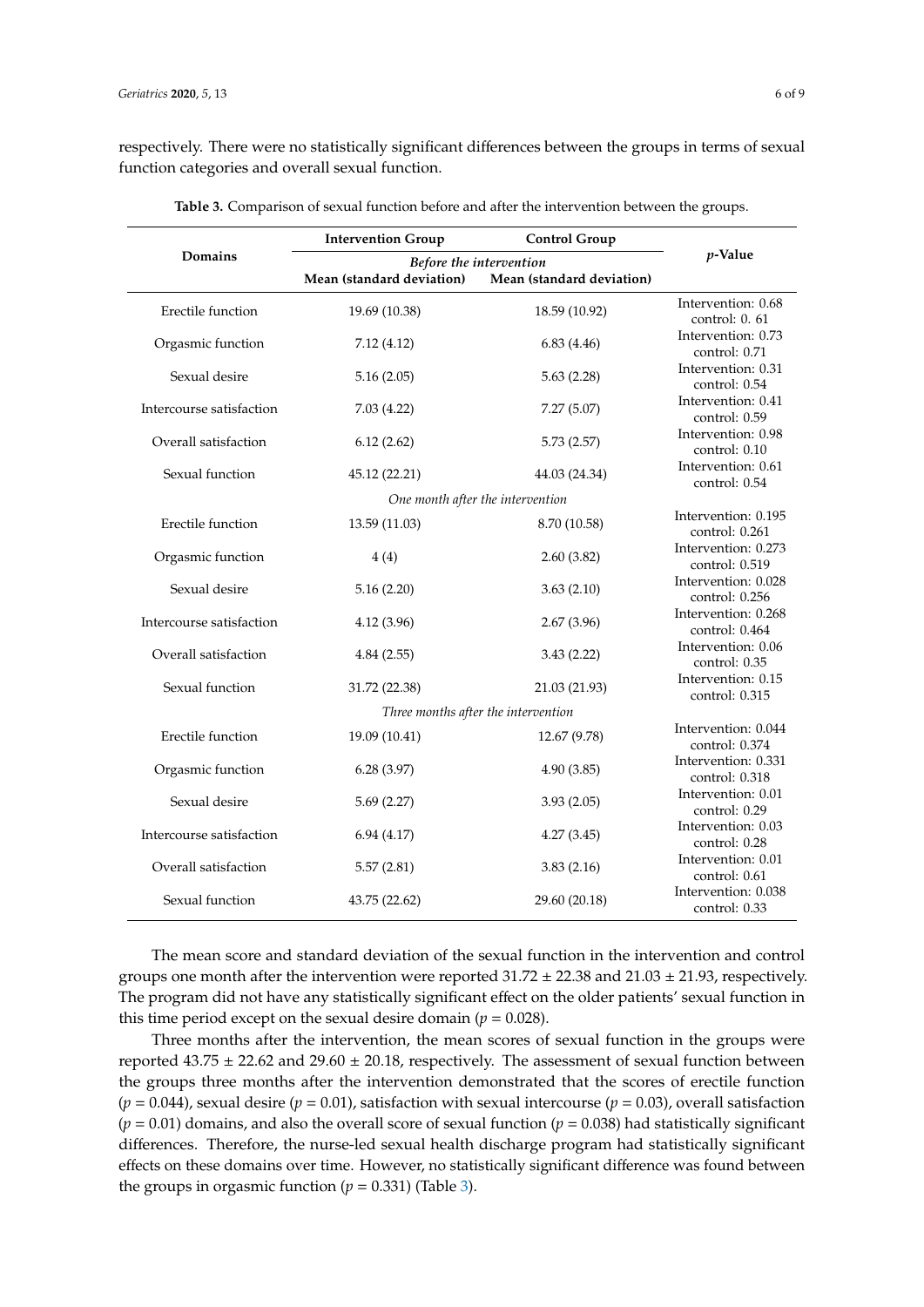To examine and compare the sexual performance of the older patients before, one month and To examine and compare the sexual performance of the older patients before, one month and three months after the intervention in the groups, the analysis of variance with repeated measures three months after the intervention in the groups, the analysis of variance with repeated measures showed that the intervention without the effect of time had no statistically significant effect on sexual function ( $p = 0.24$ ), but a statistically significant effect was observed in examining the interaction between time and the intervention on sexual function ( $p = 0.04$ ). This meant that for the intervention to create a positive effect on the older patients' sexual function, time was required and positive results were obtained over a longer period of time (Table [4;](#page-6-0) Figure [2\)](#page-6-1).

<span id="page-6-1"></span><span id="page-6-0"></span>

|                          |        | <b>Interaction Effect</b> |                                     | $p$ -Value                             |              |
|--------------------------|--------|---------------------------|-------------------------------------|----------------------------------------|--------------|
|                          |        | Time                      |                                     | 0.92                                   |              |
|                          |        | Time and intervention     |                                     | 0.04                                   |              |
|                          |        | Intervention              |                                     | 0.24                                   |              |
|                          |        |                           |                                     |                                        |              |
|                          |        |                           |                                     |                                        | group        |
|                          | 50     |                           |                                     |                                        | Intervention |
|                          |        |                           |                                     |                                        | control      |
|                          | $45 -$ |                           |                                     |                                        |              |
|                          |        |                           |                                     |                                        |              |
| Estimated Marginal Means | $40 -$ |                           |                                     |                                        |              |
|                          |        |                           |                                     |                                        |              |
|                          |        |                           |                                     |                                        |              |
|                          | $35 -$ |                           |                                     |                                        |              |
|                          |        |                           |                                     |                                        |              |
|                          |        |                           |                                     |                                        |              |
|                          | $30 -$ |                           |                                     |                                        |              |
|                          |        |                           |                                     |                                        |              |
|                          | $25 -$ |                           |                                     |                                        |              |
|                          |        |                           |                                     |                                        |              |
|                          |        |                           |                                     |                                        |              |
|                          | $20 -$ |                           |                                     |                                        |              |
|                          |        | Before intervention       | One month after the<br>intervention | Three months after the<br>intervention |              |

**Table 4.** Effects of the intervention and time on the sexual function. **Table 4.** Effects of the intervention and time on the sexual function.

**Figure 2.** Mean scores of sexual function at different times. **Figure 2.** Mean scores of sexual function at different times.

# **4. Discussion 4. Discussion**

The present study aimed to evaluate the older patients' sexual function undergoing TURP after the implementation of the nurse-led discharge program. Regarding the comparison of sexual function before and three months after the intervention, the total mean score of sexual function in the intervention group was significantly higher than that of the control group. However, at the first the intervention group was significantly higher than that of the control group. However, at the first month after the intervention, only improvements in sexual desire were observed in the intervention month after the intervention, only improvements in sexual desire were observed in the intervention group. Statistically insignificant changes on other areas could be due to the physical consequences of group. Statistically insignificant changes on other areas could be due to the physical consequences of surgery such as the presence of urinary catheter, pain, dysuria, bleeding of the urethra, and incontinence after TURP.

Regarding the role of physical activity in the improvement of physical and psychological sexual Regarding the role of physical activity in the improvement of physical and psychological sexual function, our study results supported the findings of Simon et al.'s study in the USA [19]. They function, our study results supported the findings of Simon et al.'s study in the USA [\[19\]](#page-8-13). They found that exercise had a positive correlation with the sexual function of participants. In addition, found that exercise had a positive correlation with the sexual function of participants. In addition, the results of the present study were in line with those of Geraerts et al.'s (2016) study in Belgium [\[20\]](#page-8-14) investigating the effect of pelvic floor muscle exercises on erectile dysfunction and ejaculation after radical prostatectomy, indicating the improvement of sexual function after the intervention.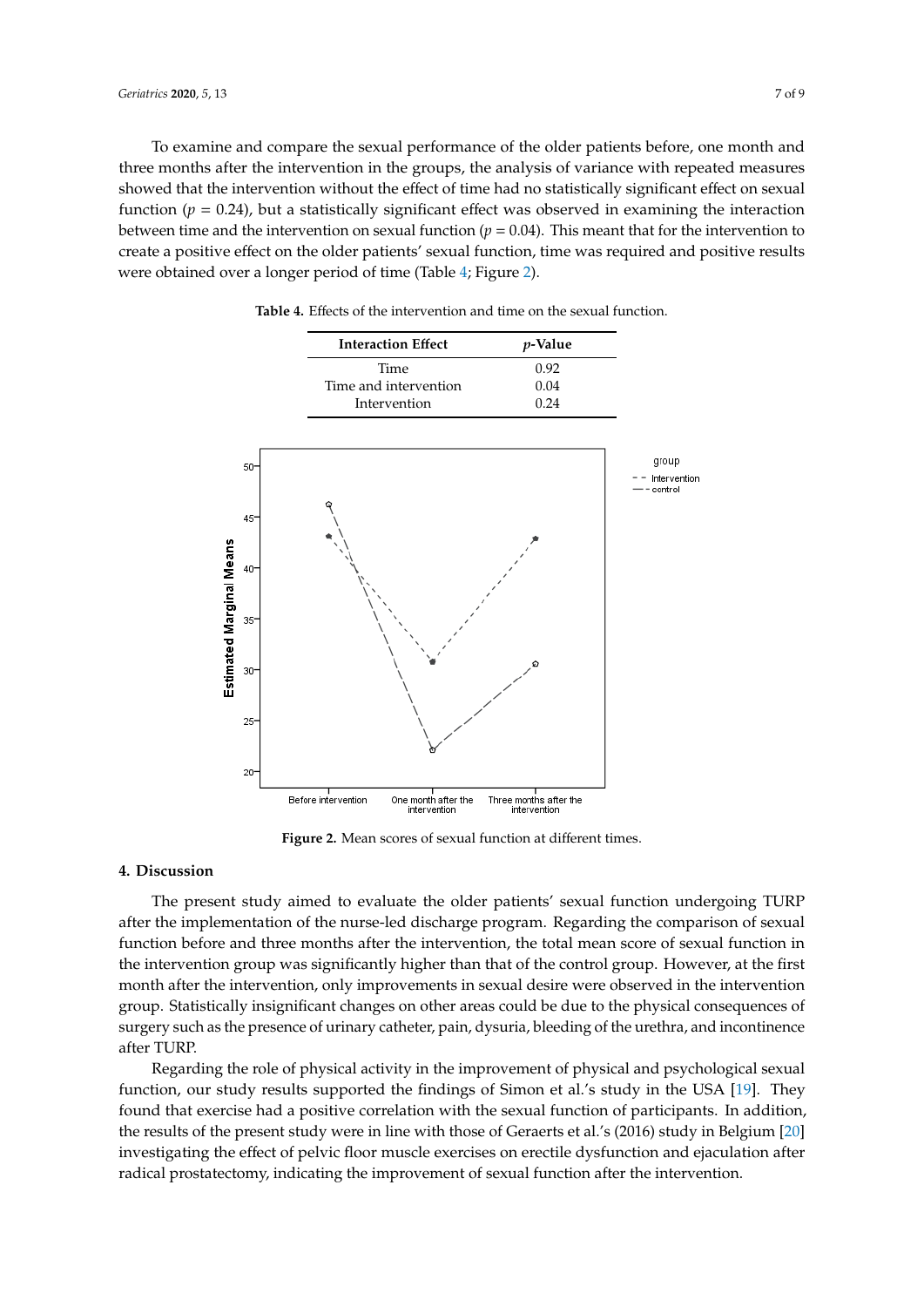Considering the psychological part of the educational discharge program, our findings were supported by those of Brotto et al. (2008) in Canada [\[21\]](#page-8-15), indicating that the psychological education intervention significantly reduced women sexual dysfunction. In another study, Lassen et al. (2013) in Canada [\[22\]](#page-8-16) showed that nursing discharge planning based on psycho-educational interventions had positive effects on patients' sexual function after prostatectomy.

No study was found in the literature to assess the impact of the nurse-led discharge program on the sexual function with a focus on both physical and psychological aspects in older patients undergoing TURP. This study considered various physical and psychological factors influencing the sexual health of older patients. Therefore, it had a holistic perspective toward the discharge program to cover all dimensions influencing their sexual function [\[23\]](#page-8-17).

A limitation of this study was that the researcher had no possibility to educate the older patients' partners and spouses with regard to sexual function. Therefore, further studies are needed to assess the status and sexual satisfaction of their spouses and partners. In addition, the small sample size and a focus on older patients one month and three months after TURP could influence the generalizability of findings to patients in other age groups and in longer follow up periods. Due to the interaction between time and intervention on sexual function, future studies with a longer intervention duration are suggested to evaluate the effect of time on sexual function.

#### **5. Conclusions**

This was the first randomized controlled trial on the effect of the nurse-led discharge program on the sexual function of older patients undergoing TURP with a focus on both physical and psychological aspects influencing sexual function. The results of this trial showed that a nurse-led discharge program had a positive effect on the sexual function of older patients undergoing TURP. This program can be incorporated into routine discharge planning for the promotion of well-being in older patients. Nurses are suggested to perform a need assessment and design and implement discharge programs for improving the sexual health and quality of life of older patients undergoing invasive procedures such as TURP.

**Author Contributions:** Conceptualization: R.B., H.S., and M.V.; methodology: R.B., H.S., and M.V.; investigation & formal analysis: R.B., and S.F.; writing—original draft preparation: M.V., R.B., H.S., and S.A.; writing—review and editing: M.V., S.A.; project administration: M.V. and H.S. All authors have read and agreed to the published version of the manuscript.

**Funding:** This article was one part of the first author' master thesis approved by Tehran University of Medical Sciences, Tehran, Iran (Decree number: IR.TUMS.FNM.REC.1396.2300). The university did not influence the design of the study, nor they influenced the collection of data, the data analysis and interpretation or the reporting of results.

**Acknowledgments:** The authors would like to thank all older patients for their cooperation with this study.

**Conflicts of Interest:** The authors declare no conflict of interest.

#### **References**

- <span id="page-7-0"></span>1. Hinkle, J.L.; Cheever, K.H. *Brunner & Suddarth's Textbook of Medical-Surgical Nursing*; Lippincott Williams & Wilkins: Philadelphia, PA, USA, 2013.
- <span id="page-7-1"></span>2. Speakman, M.; Kirby, R.; Doyle, S.; Ioannou, C. Burden of male lower urinary tract symptoms (LUTS) suggestive of benign prostatic hyperplasia (BPH)–focus on the UK. *BJU Inter.* **2015**, *115*, 508–519. [\[CrossRef\]](http://dx.doi.org/10.1111/bju.12745) [\[PubMed\]](http://www.ncbi.nlm.nih.gov/pubmed/24656222)
- <span id="page-7-2"></span>3. Bushman, W. Etiology, epidemiology, and natural history. *Urol. Clin.* **2009**, *36*, 403–415. [\[CrossRef\]](http://dx.doi.org/10.1016/j.ucl.2009.07.003) [\[PubMed\]](http://www.ncbi.nlm.nih.gov/pubmed/19942041)
- <span id="page-7-3"></span>4. Girman, C.J.; Jacobsen, S.J.; Guess, H.A.; Oesterling, J.E.; Chute, C.G.; Panser, L.A.; Lieber, M.M. Natural history of prostatism: Relationship among symptoms, prostate volume and peak urinary flow rate. *J. Urol.* **1995**, *153*, 1510–1515. [\[CrossRef\]](http://dx.doi.org/10.1016/S0022-5347(01)67448-2)
- <span id="page-7-4"></span>5. Milicevic, S. The impact of benign prostatic hyperplasia surgical treatment with turp method on the quality of life. *Acta Inform. Med.* **2011**, *19*, 142–145. [\[CrossRef\]](http://dx.doi.org/10.5455/aim.2011.19.142-145) [\[PubMed\]](http://www.ncbi.nlm.nih.gov/pubmed/23407383)